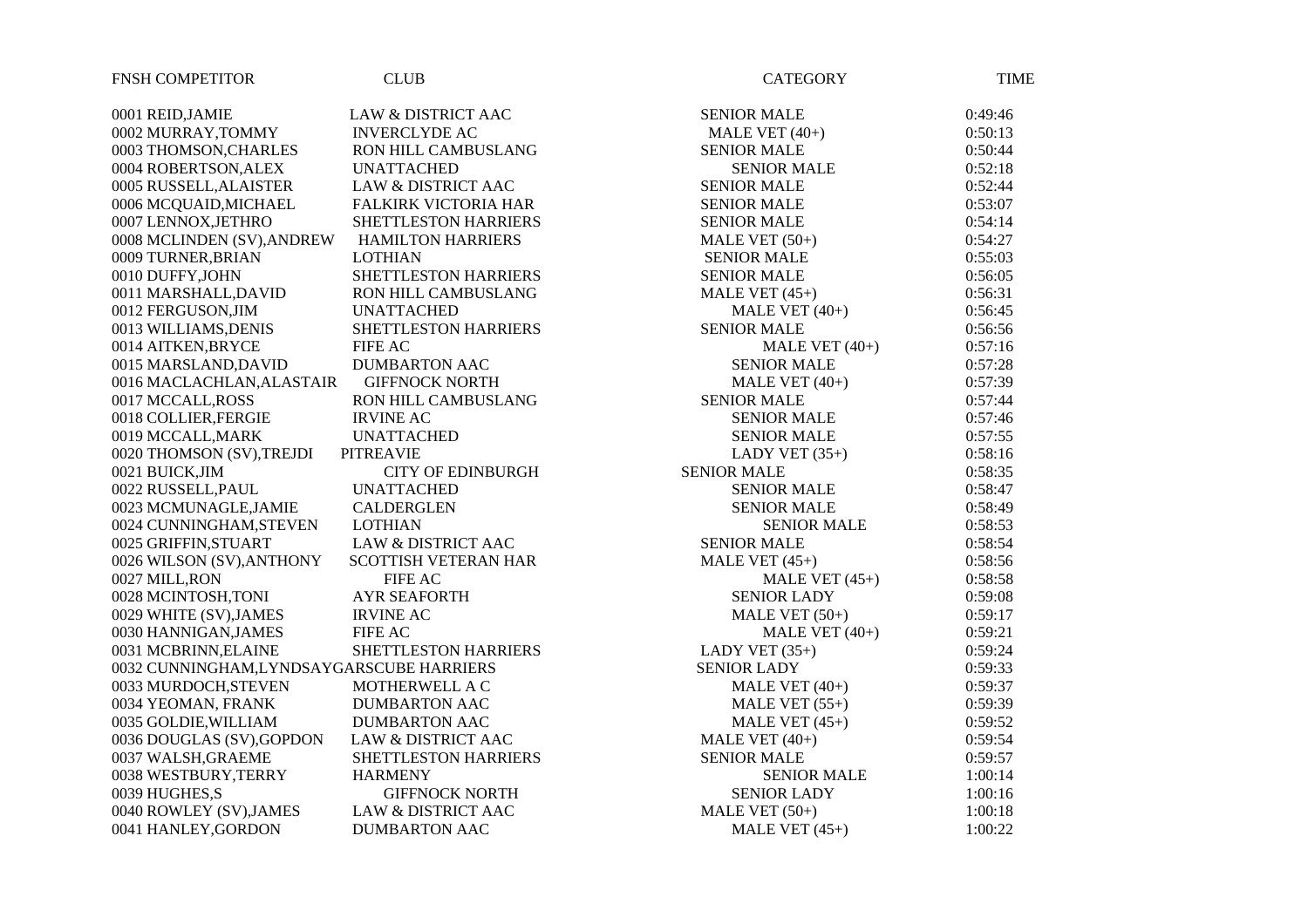| 0042 MCERLEAN, PAT        | <b>DUMBARTON AAC</b>                          | MALE VET $(40+)$   | 1:00:22 |
|---------------------------|-----------------------------------------------|--------------------|---------|
| 0043 PRIMROSE, ROBERT     | <b>UNATTACHED</b>                             | <b>SENIOR MALE</b> | 1:00:37 |
| 0044 ROGERSON, ROBERT     | KIRKINTILLOCH OLYMPI                          | MALE VET $(40+)$   | 1:00:53 |
| 0045 ATKIN, DAVID         | <b>GARSCUBE HARRIERS</b>                      | MALE VET $(45+)$   | 1:00:55 |
| 0046 CAMPBELL (SV), BRIAN | <b>HAMILTON HARRIERS</b>                      | MALE VET $(55+)$   | 1:01:15 |
| 0047 MACGREGOR, NEIL      | SHETTLESTON HARRIERS                          | MALE VET $(50+)$   | 1:01:28 |
| 0048 WAUGH (SV), STUART   | <b>SCOTTISH VETERAN HAR</b>                   | MALE VET $(50+)$   | 1:01:43 |
| 0049 DOCHERTY, STEVEN     | <b>HELP</b>                                   | <b>SENIOR MALE</b> | 1:01:44 |
| 0050 SHEDDEN (SV), ASHLEY | <b>IRVINE AC</b>                              | MALE VET $(50+)$   | 1:01:50 |
| 0051 GRAY (SV), JIM       | FMC CARNEGIE HARRIER                          | MALE VET $(50+)$   | 1:01:52 |
| 0052 BURCHARD, HUGH       | <b>CITY OF BATH</b>                           | MALE VET $(40+)$   | 1:01:54 |
| 0053 FEENEY (SV), THOMAS  | <b>SCOTTISH VETERAN HAR</b>                   | MALE VET $(45+)$   | 1:02:00 |
| 0054 MCMILLAN (SV), JIM   | KILBARCHAN AC                                 | MALE VET $(55+)$   | 1:02:04 |
| 0055 MACKAY, JOHN         | RON HILL CAMBUSLANG                           | MALE VET $(40+)$   | 1:02:20 |
| 0056 GOURLAY (SV), JOHN   | <b>LAW &amp; DISTRICT AAC</b>                 | MALE VET $(55+)$   | 1:02:24 |
| 0057 GORDON, JOHN         | <b>KILBARCHAN AC</b>                          | MALE VET $(40+)$   | 1:02:26 |
| 0058 MORTON, STUART       | <b>DUNDEE HAWKHILL HARR</b>                   | MALE VET $(45+)$   | 1:02:33 |
| 0059 MURPHY, JOHN         | <b>GATES P.T.R.CLUB</b>                       | MALE VET $(40+)$   | 1:02:34 |
| 0060 GIBSON, STUART       | <b>CALDERGLEN</b>                             | <b>SENIOR MALE</b> | 1:02:35 |
| 0061 HUNTER, SCOTT        | <b>RON HILL CAMBUSLANG</b>                    | <b>SENIOR MALE</b> | 1:02:49 |
| 0062 MCCORMACK, ALI.iAN   | <b>LARKHALL YMCA</b>                          | MALE VET $(50+)$   | 1:02:51 |
| 0063 MCKAY (SV), PAM      | SHETTLESTON LADIES                            | LADY VET $(35+)$   | 1:02:56 |
| 0064 LEES, HELEN          | <b>CITY OF GLASGOW</b>                        | <b>SENIOR LADY</b> | 1:03:14 |
| 0065 GREENHILL, EWAN      | <b>FORFAR ROAD RUNNERS</b>                    | MALE VET $(45+)$   | 1:03:27 |
| 0066 MITCHELL, DAVID      | <b>JW KILMARNOCK HARRIE</b>                   | <b>SENIOR MALE</b> | 1:03:28 |
| 0067 BOAL, DAVID          | <b>BELLAHOUSTON</b>                           | <b>SENIOR MALE</b> | 1:03:28 |
| 0068 GALBRAITH, JIM       | <b>GIFFNOCK NORTH</b>                         | MALE VET $(40+)$   | 1:03:50 |
| 0069 HARKINS, PAUL        | MOTHERWELL A C                                | <b>SENIOR MALE</b> | 1:04:01 |
| 0070 BEATTIE, IAN         | TROON TORTOISES                               | <b>SENIOR MALE</b> | 1:04:05 |
| 0071 BATES, WILLIAM       | RON HILL CAMBUSLANG                           | <b>SENIOR MALE</b> | 1:04:12 |
| 0072 DOWELL, FINLAY       | <b>IRVINE AC</b>                              | <b>SENIOR MALE</b> | 1:04:15 |
| 0073 SHAW, ROBERT         | <b>INVERCLYDE AC</b>                          | MALE VET $(45+)$   | 1:04:18 |
|                           | 0074 WHITEHEAD, JONATHAN DUNDEE HAWKHILL HARR | MALE VET $(45+)$   | 1:04:28 |
| 0075 HYDES, MICK          | KILBARCHAN AC                                 | <b>SENIOR MALE</b> | 1:04:38 |
| 0076 SHAW (SV), ALISTAIR  | <b>GIFFNOCK NORTH</b>                         | MALE VET $(65+)$   | 1:04:41 |
| 0077 MACGREGOR, JIM       | <b>UNATTACHED</b>                             | MALE VET $(50+)$   | 1:04:42 |
| 0078 THOMSON (SV), NEIL   | KILBARCHAN AC                                 | MALE VET $(50+)$   | 1:04:56 |
| 0079 CLARK, BRIAN         | <b>DUMBARTON AAC</b>                          | <b>SENIOR MALE</b> | 1:04:56 |
| 0080 ONEIL, PAUL          | LARKHALL YMCA                                 | <b>SENIOR MALE</b> | 1:05:33 |
| 0081 BATES,S              | RON HILL CAMBUSLANG                           | MALE VET $(50+)$   | 1:06:02 |
| 0082 STEVEN, ADRIAN       | KILBARCHAN AC                                 | <b>SENIOR MALE</b> | 1:06:09 |
| 0083 MOONEY, ALLAN        | <b>UNATTACHED</b>                             | <b>SENIOR MALE</b> | 1:06:12 |
| 0084 SIMPSON, COLIN       | <b>PITREAVIE</b>                              | MALE VET $(45+)$   | 1:06:17 |
|                           |                                               |                    |         |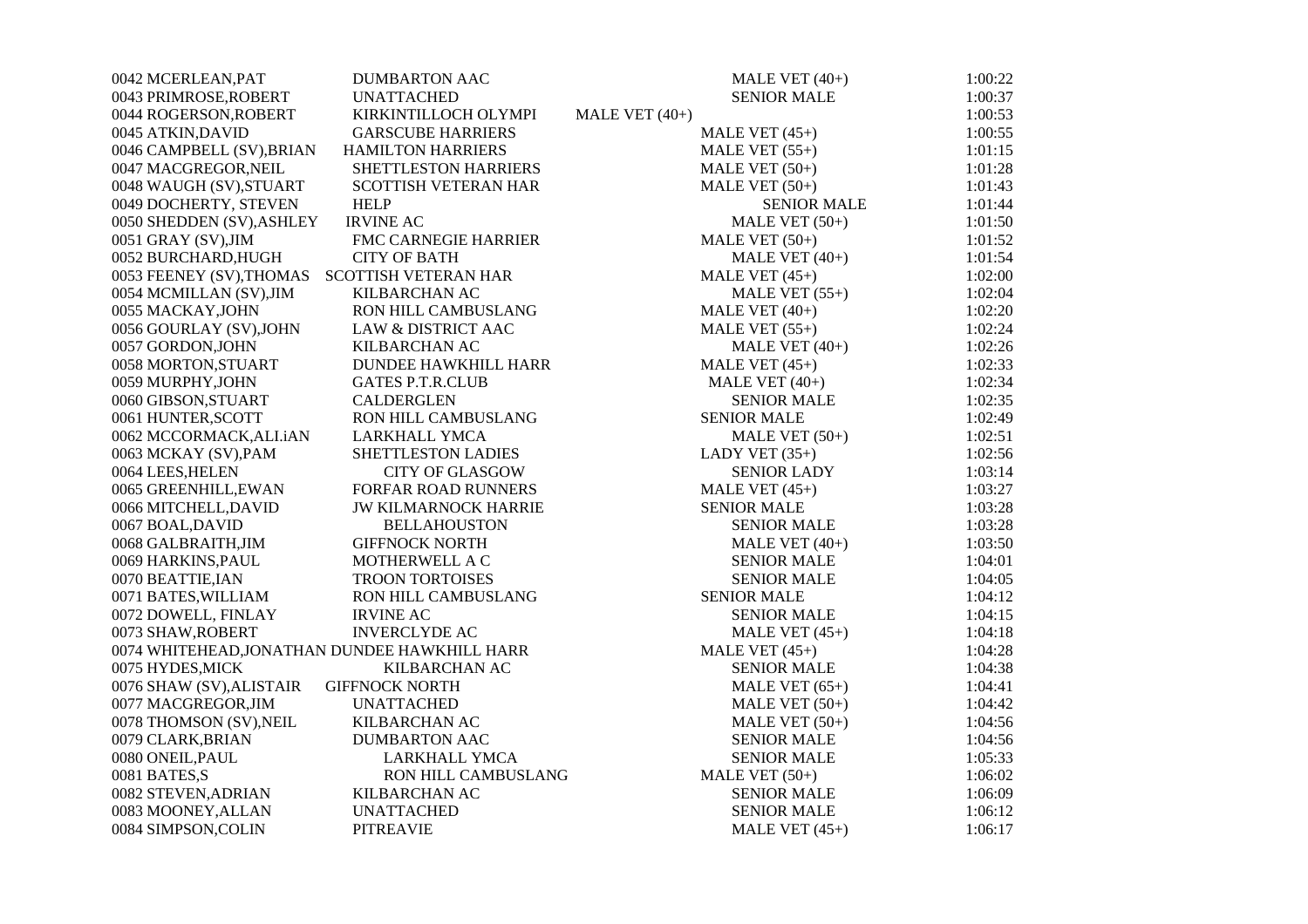| 0085 CROMAR (SV), STEPHEN                   | DUNDEE HAWKHILL HARR        | MALE VET $(60+)$   | 1:06:21 |
|---------------------------------------------|-----------------------------|--------------------|---------|
| 0086 HOLDITCH, KARL                         | <b>MILBURN HARRIERS</b>     | <b>SENIOR MALE</b> | 1:06:26 |
| 0087 BLACKER(SV), MOIRA                     | <b>CITY OF GLASGOW</b>      | LADY VET $(35+)$   | 1:06:35 |
| 0088 WEIR (SV), JOHN                        | <b>SCOTTISH VETERAN HAR</b> | MALE VET (40+)     | 1:06:48 |
| 0089 MCMANUS, GERARD                        | <b>UNATTACHED</b>           | <b>SENIOR MALE</b> | 1:06:50 |
| 0090 ALEXANDER, JIM                         | <b>LOTHIAN</b>              | <b>SENIOR MALE</b> | 1:06:53 |
| 0091 QUINN, JIM                             | RON HILL CAMBUSLANG         | MALE VET $(40+)$   | 1:07:15 |
| 0092 MILNE, RONALD                          | FORFAR ROAD RUNNERS         | MALE VET $(45+)$   | 1:07:16 |
| 0093 RILEY,J                                | MOTHERWELL A C              | MALE VET $(40+)$   | 1:07:47 |
| 0094 MILLER, ALLAN                          | POLMONT JOGGING CLUB        | MALE VET $(40+)$   | 1:07:49 |
| 0095 THYNE, GORDON                          | <b>UNATTACHED</b>           | MALE VET $(40+)$   | 1:07:51 |
| 0096 BROWNIE, ALLAN                         | <b>UNATTACHED</b>           | MALE VET $(45+)$   | 1:07:55 |
| 0097 BUSHROD, EDDIE                         | <b>MILBURN HARRIERS</b>     | MALE VET $(40+)$   | 1:08:05 |
| 0098 FAIRBAIRN (SV), STUART                 | <b>SCOTTISH VETERAN HAR</b> | MALE VET $(50+)$   | 1:08:19 |
| 0099 MITCHELL (SV), DAVID                   | <b>CLYDESDALE HARRIERS</b>  | MALE VET $(55+)$   | 1:08:21 |
| 0100 O'REILLY (SV), THOMAS                  | SPRINGBURN HARRIERS         | MALE VET $(65+)$   | 1:08:25 |
| 0101 HEINSAR, RICHARD                       | <b>HELP</b>                 | MALE VET $(50+)$   | 1:08:28 |
| 0102 FRY, ALISON                            | <b>UNATTACHED</b>           | LADY VET $(35+)$   | 1:08:36 |
| 0103 MACDONALD, DEBORA HUNTERS BOG TROTTERS |                             | LADY VET $(35+)$   | 1:08:51 |
| 0104 HOLMES, JIM                            | <b>CALDERGLEN</b>           | <b>SENIOR MALE</b> | 1:08:55 |
| 0105 MCCREADIE, ROBERT                      | <b>UNATTACHED</b>           | MALE VET $(40+)$   | 1:09:00 |
| 0106 MCBRINN (SV), WILLIAM                  | SHETTLESTON HARRIERS        | MALE VET $(70+)$   | 1:09:02 |
| 0107 MCMANUS, DAVID                         | <b>UNATTACHED</b>           | MALE VET $(40+)$   | 1:09:07 |
| 0108 THISTLEWAITE, TONY                     | <b>STRATHAVEN</b>           | MALE VET $(45+)$   | 1:09:15 |
| 0109 MCLEARY, DAVID                         | <b>UNATTACHED</b>           | <b>SENIOR MALE</b> | 1:09:21 |
| 0110 MORRIS, JANE                           | PERTH ROAD RUNNERS          | LADY VET $(35+)$   | 1:09:24 |
| 0111 BURNS, PATRICK                         | <b>MILBURN HARRIERS</b>     | MALE VET $(40+)$   | 1:09:30 |
| 0112 MCFALL (SV), BERT                      | <b>CITY OF EDINBURGH</b>    | MALE VET $(65+)$   | 1:09:40 |
| 0113 AUSTIN, JONATHAN                       | <b>GARSCUBE HARRIERS</b>    | MALE VET $(40+)$   | 1:09:43 |
| 0114 COX, DEBBIE                            | <b>CITY OF GLASGOW</b>      | <b>SENIOR LADY</b> | 1:09:50 |
| 0115 TERNENT, GRAHAM                        | <b>UNATTACHED</b>           | <b>SENIOR MALE</b> | 1:09:55 |
| 0116 FORBES, ALFRED                         | <b>EAST KILBRIDE TRIATH</b> | MALE VET $(40+)$   | 1:09:56 |
| 0117 MCCONNELL, GERARD                      | KIRKINTILLOCH OLYMPI        | MALE VET $(40+)$   | 1:10:05 |
| 0118 GRAY, SUSAN                            | TROON TORTOISES             | LADY VET $(35+)$   | 1:10:13 |
| 0119 TER.NENT, DANNY                        | PERTH ROAD RUNNERS          | MALE VET $(40+)$   | 1:10:23 |
| 0120 MCMANUS, JOHN                          | <b>UNATTACHED</b>           | <b>SENIOR MALE</b> | 1:10:36 |
| 0121 BOYLE, NORMAN                          | <b>COSMONAUTS</b>           | MALE VET $(45+)$   | 1:10:48 |
| 0122 MCCHORD, MARIE                         | <b>UNATTACHED</b>           | LADY VET $(35+)$   | 1:10:59 |
| 0123 SEARIL, DAVID                          | <b>CALDERGLEN</b>           | MALE VET $(45+)$   | 1:11:14 |
| 0124 MORTON (SV), DOUGLAS                   | SPRINGBURN HARRIERS         | MALE VET $(60+)$   | 1:11:32 |
| 0125 LINES, GARY                            | <b>UNATTACHED</b>           | <b>SENIOR MALE</b> | 1:11:34 |
| 0126 HAMILL (SV), WILLIAM                   | <b>HAMILTON HARRIERS</b>    | MALE VET $(65+)$   | 1:11:43 |
| 0127 ROBERTSON (SV), STEWART                | <b>STRATHAVEN</b>           | <b>SENIOR MALE</b> | 1:11:53 |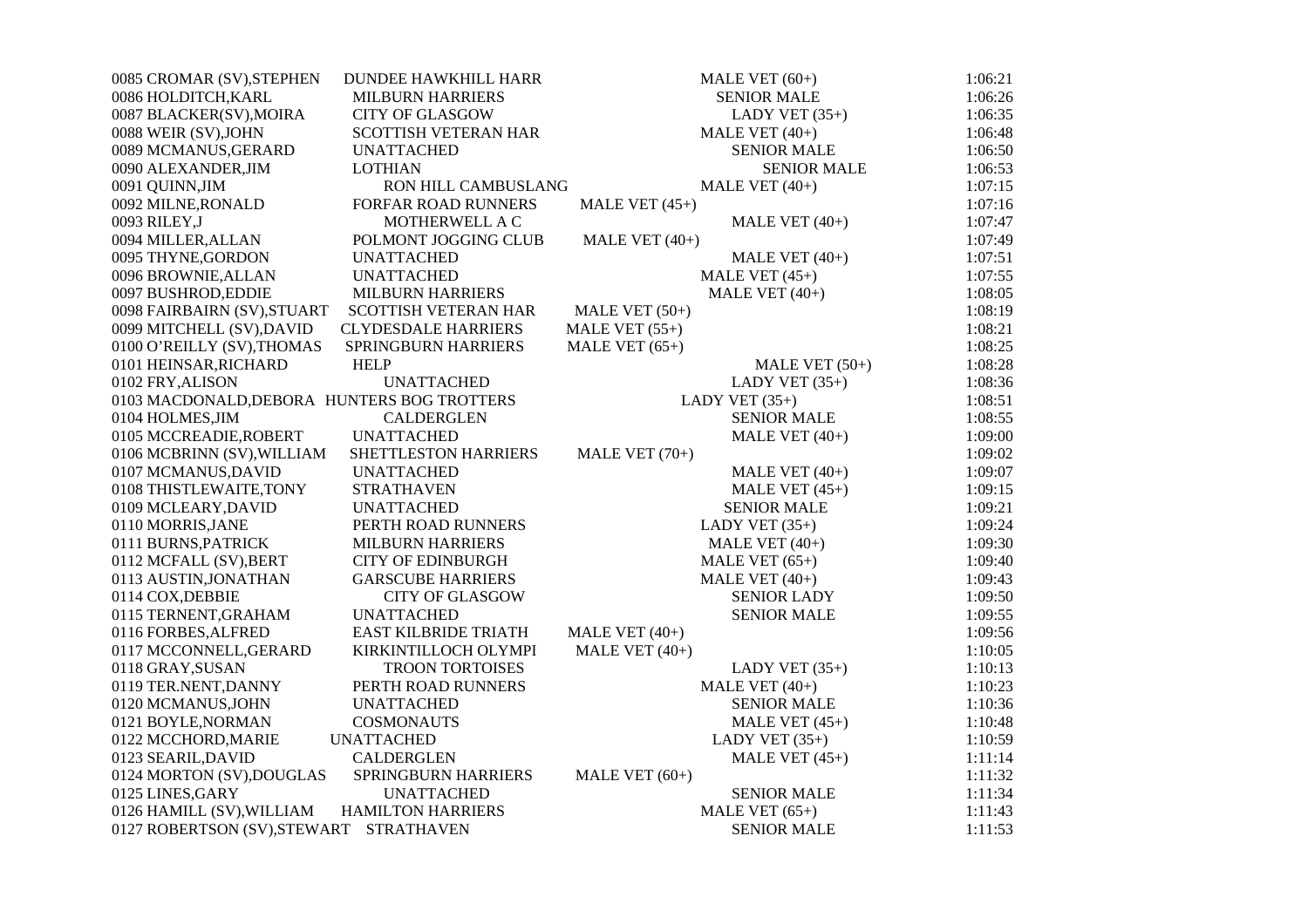| 0128 ARMSTONG(SV), GEORGE<br><b>HELP</b>               | MALE VET $(60+)$   | 1:11:59 |
|--------------------------------------------------------|--------------------|---------|
| <b>LAW &amp; DISTRICT AAC</b><br>0129 MCCAFFER, DONALD | MALE VET $(55+)$   | 1:12:01 |
| 0130 AKERS, HEATHER<br><b>UNATTACHED</b>               | LADY VET $(35+)$   | 1:12:20 |
| 0131 SHEPHERD, DAVID<br><b>FIFE AC</b>                 | <b>SENIOR MALE</b> | 1:12:22 |
| <b>CITY OF EDINBURGH</b><br>0132 WHITEHEAD, JOE        | LADY VET $(35+)$   | 1:12:33 |
| 0133 KELLY, DAVID<br><b>HAMILTON HARRIERS</b>          | MALE VET $(40+)$   | 1:12:44 |
| 0134 INGLIS (SV), GEORGE<br><b>SPRINGBURN HARRIERS</b> | MALE VET $(60+)$   | 1:12:47 |
| 0135 WHITE (SV), CAMERON<br><b>AYR SEAFORTH</b>        | MALE VET $(45+)$   | 1:13:05 |
| 0136 TURNBULL, MARGARTE<br><b>LOTHIAN</b>              | LADY VET $(35+)$   | 1:13:05 |
| 0137 TERVIT, JIM<br><b>SCOTTISH PRISON SERV</b>        | MALE VET $(55+)$   | 1:13:10 |
| 0138 FITZSIMMONS, ALAN<br><b>UNATTACHED</b>            | <b>SENIOR MALE</b> | 1:13:18 |
| 0139 BREEN, DAVID<br><b>DUMFRIES RC</b>                | MALE VET $(45+)$   | 1:13:41 |
| 0140 TAGGART(SV), ISABELLA<br><b>DUMBARTON AAC</b>     | LADY VET $(35+)$   | 1:13:51 |
| <b>GATES P.T.R.CLUB</b><br>0141 MCDONALD, DAWN         | LADY VET $(35+)$   | 1:14:00 |
| 0142 DUGUID, MARTIN<br>FORFAR ROAD RUNNERS             | <b>SENIOR MALE</b> | 1:14:12 |
| 0143 NEIL, JASON<br><b>UNATTACHED</b>                  | <b>SENIOR MALE</b> | 1:14:14 |
| 0144 ADDISON, SUSAN<br><b>UNATTACHED</b>               | LADY VET $(35+)$   | 1:14:25 |
| 0145 TUXLEY, JIM<br>MOTHERWELL A C                     | MALE VET $(45+)$   | 1:14:36 |
| 0146 MCFADDEN, WILLIAM<br>KIRKINTILLOCH OLYMPI         | MALE VET $(40+)$   | 1:14:37 |
| 0147 FAIRBAIRN (SV), MARGARET SCOTTISH VETERAN HAR     | LADY VET $(35+)$   | 1:14:57 |
| 0148 MAXWELL, ANNE<br><b>STRATHAVEN</b>                | LADY VET $(35+)$   | 1:15:03 |
| <b>UNATTACHED</b><br>0149 HUNTER, MARK                 | <b>SENIOR MALE</b> | 1:15:07 |
| 0150 ISLES, LYNSEY<br><b>UNATTACHED</b>                | <b>SENIOR LADY</b> | 1:15:10 |
| <b>HELP</b><br>0151 ROSS (SV), ANDREW                  | MALE VET $(40+)$   | 1:15:31 |
| <b>UNATTACHED</b><br>0152 MCMILLAN, BILL               | MALE VET $(50+)$   | 1:15:49 |
| 0153 LOGAN, DAVID<br><b>GIFFNOCK NORTH</b>             | MALE VET $(45+)$   | 1:15:57 |
| 0154 HERAGHTY, MARY<br><b>GIFFNOCK NORTH</b>           | LADY VET $(35+)$   | 1:16:20 |
| ATHLETICS SCOTLAND<br>0155 CHAMBERS, JOE               | <b>SENIOR MALE</b> | 1:16:50 |
| 0156 MCGGEOUGH, MARTIN<br><b>UNATTACHED</b>            | MALE VET $(40+)$   | 1:16:51 |
| 0157 MCKIRDY (SV), DAVID<br>EAST KILBRIDE AC           | MALE VET $(60+)$   | 1:17:04 |
| <b>GARSCUBE HARRIERS</b><br>0158 O'NEIL, JILL          | <b>SENIOR LADY</b> | 1:17:11 |
| 0159 TWADDLE, STUART<br><b>UNATTACHED</b>              | <b>SENIOR MALE</b> | 1:17:15 |
| <b>CALDERGLEN</b><br>0160 COUPER, RUSSELL              | <b>SENIOR MALE</b> | 1:17:31 |
| 0161 SWEENEY, LAURRAINE<br><b>AYR SEAFORTH</b>         | <b>SENIOR LADY</b> | 1:17:44 |
| 0162 GIBSON, MICHELLE<br><b>UNATTACHED</b>             | LADY VET $(35+)$   | 1:18:07 |
| 0163 MCKNIGHT, LINDA<br><b>UNATTACHED</b>              | <b>SENIOR LADY</b> | 1:18:07 |
| 0164 NICHOLSON, IRENE<br><b>MILBURN HARRIERS</b>       | <b>SENIOR LADY</b> | 1:18:09 |
| 0165 DOUGLAS, MARGARET<br><b>GARSCUBE HARRIERS</b>     | LADY VET $(35+)$   | 1:18:11 |
| 0166 COLLEY, ELAINE<br><b>DUMBARTON AAC</b>            | LADY VET $(35+)$   | 1:18:15 |
| 0167 WATSON, HAZEL<br><b>GARSCUBE HARRIERS</b>         | <b>SENIOR LADY</b> | 1:18:15 |
| 0168 DAVIES, PHILLIP<br><b>UNATTACHED</b>              | MALE VET $(55+)$   | 1:18:31 |
| KIRKINTILLOCH OLYMPI<br>0169 STEWART (SV), ADA         | LADY VET $(35+)$   | 1:19:01 |
| <b>FIFE AC</b><br>0170 AITKEN, SANDRA                  | LADY VET $(35+)$   | 1:19:23 |